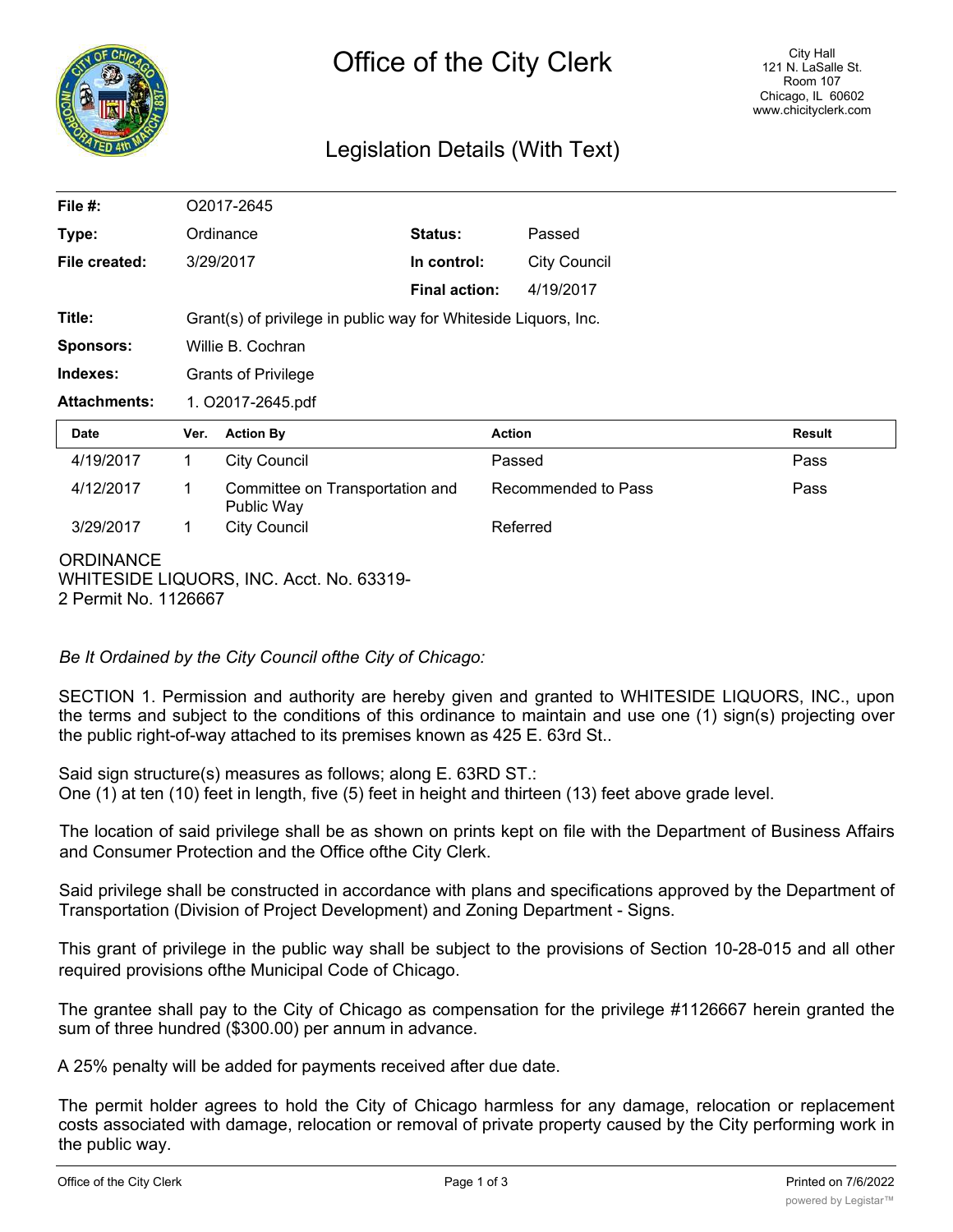Authority herein given and granted for a period of five (5) years from and after 03/14/2017.

Willie Cochran 20<sup>in</sup> Ward (Page 2 of 4)

CrnSlmg LiortFertjrc-

Existing Sgn~

-65'-

EwsbngUghlFixtore-

Exfiling Sign 5-4 K 16

Whiteside Liquors Inc 425 E 63rd St Chicago, IL 60637

Department of Business Affairs and Consumer Protection Small Business Center - Public Way Use Unit City Mall - 121 N LaSalle Street, Room 800 • Chicago. IL 60602 312-74-GOBIZ/312-744-6249 • (312) 744-1944 (TTY) <http://www.cilvorchicago.org/hacp>

**03/29/2017**

**Alderman Willie Cochran**

Ward # 20 City of Chicago City Hall, Room 300 121 North LaSalle Street Chicago, Illinois 60602

**Re: An ordinance to use and maintain a portion of the public right-of-way for one (1) sign(s) for**